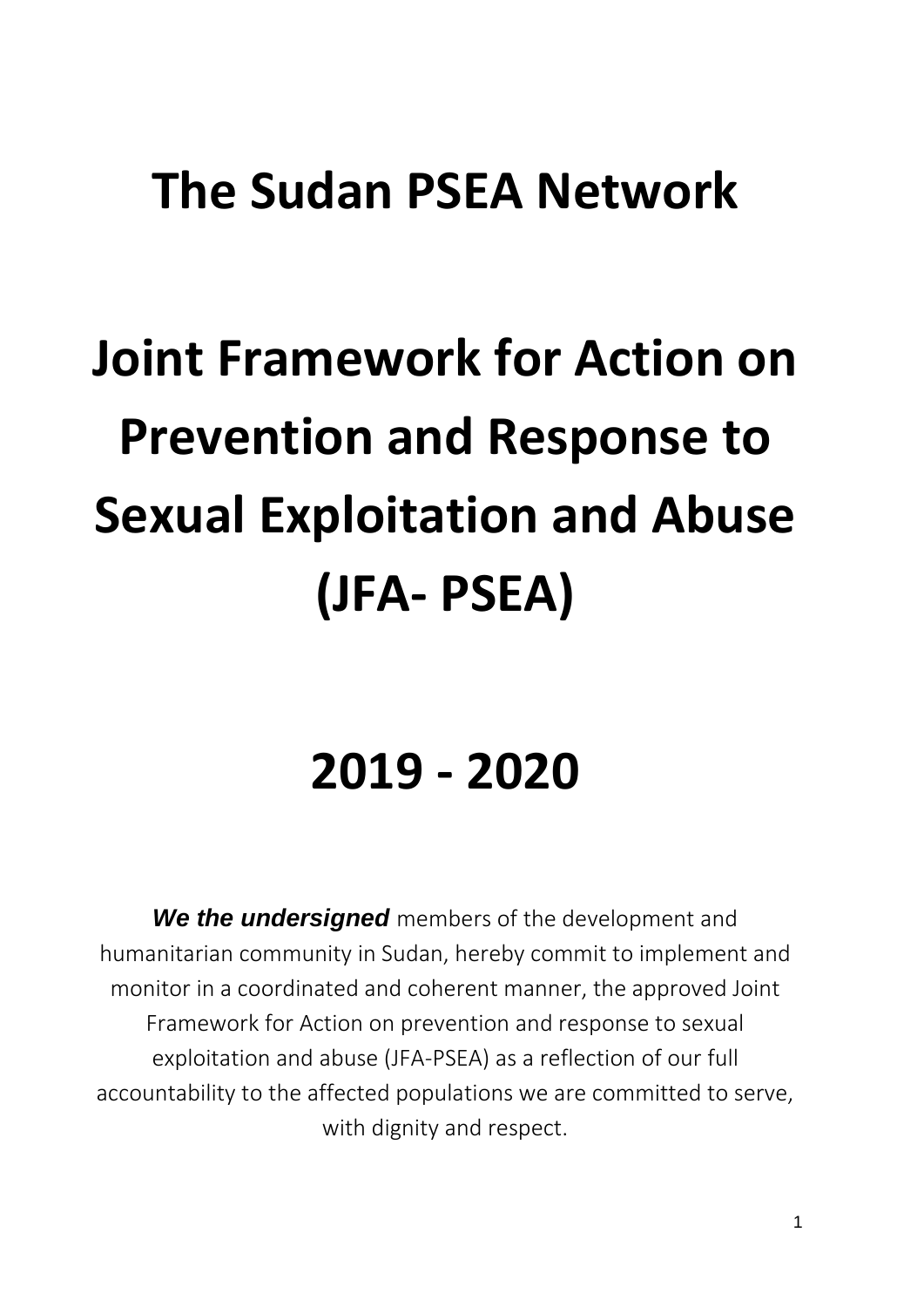**WHEREFORE,** the heads/representatives of agencies/organizations here present have appended their

respective signatures on this ……………… day of July, 2019.

## **Names and Signatures of Participating Agencies / Organizations:**

| Name:                                  | Name:                                |
|----------------------------------------|--------------------------------------|
| Organization:                          | Organization:                        |
|                                        |                                      |
| Name:                                  | Name:                                |
| Organization:                          | Organization:                        |
|                                        |                                      |
| Name:                                  | Name:                                |
| Organization:                          | Organization:                        |
|                                        |                                      |
| Name:                                  | Name:                                |
| Organization:                          | Organization:                        |
|                                        |                                      |
| Name:                                  | Name:                                |
| Organization:                          | Organization:                        |
|                                        |                                      |
| Name:                                  | Name:                                |
| Organization:                          | Organization:                        |
|                                        |                                      |
| Name:                                  | Name:                                |
| Organization:                          | Organization:                        |
|                                        |                                      |
| Name:                                  | Name:                                |
| Organization:                          | Organization:                        |
| -------------------------------------- | ------------------------------------ |
| Name:                                  | Name:                                |
| Organization:                          | Organization:                        |
| ---------------------------------      |                                      |
| Name:                                  | Name:                                |

**Organization: Organization:**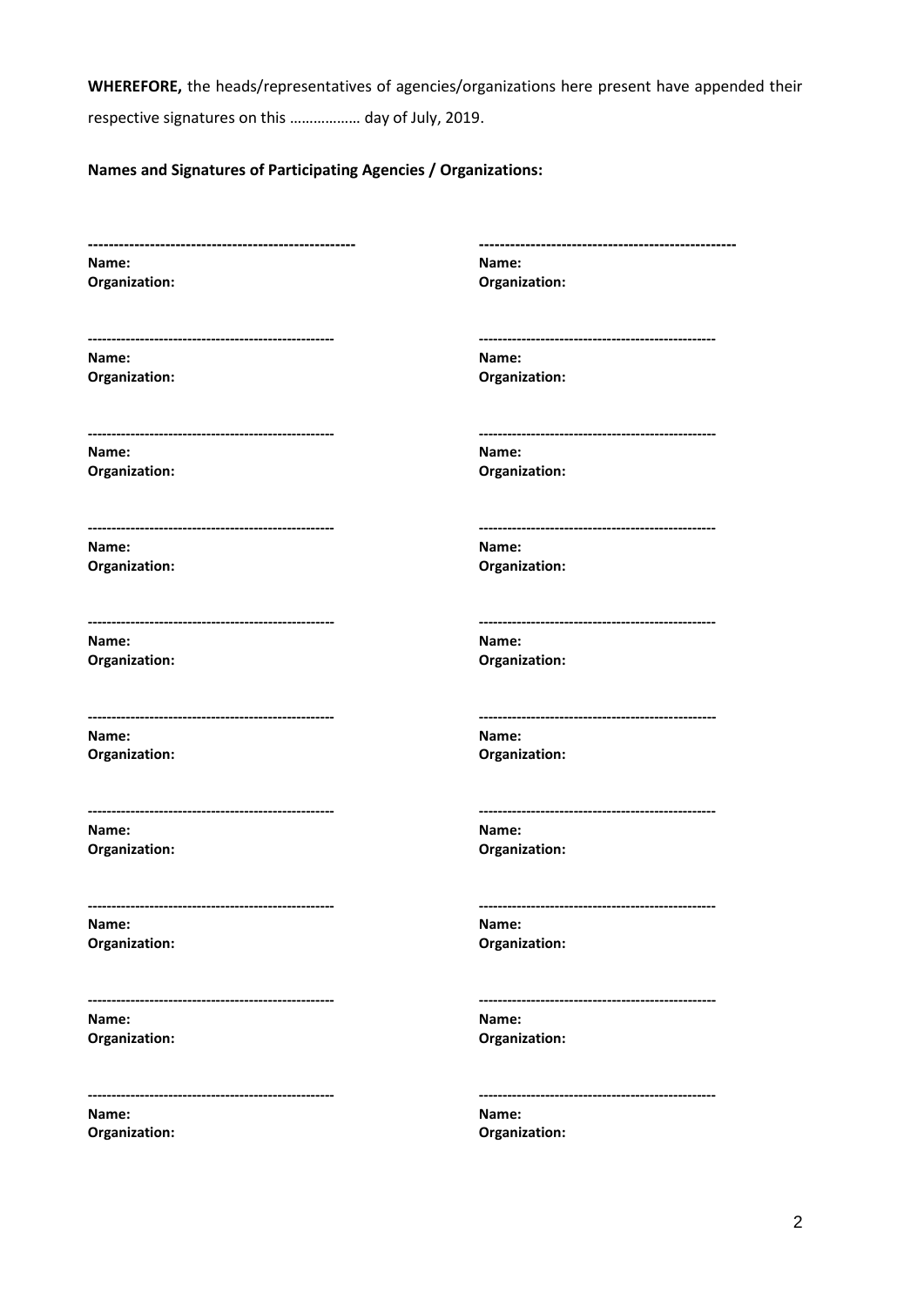Name: Organization:

Name: **Organization:** 

Name: Organization:

Name: Organization:

Name: Organization:

Name: Organization:

Name: Organization:

Name: Organization:

Name: Organization:

Name: Organization:

Name: Organization:

Name: Organization: Name: Organization:

Name: Organization:

Name: Organization:

Name: Organization:

Name: Organization:

Name: Organization:

Name: Organization:

Name: Organization:

Name:

Organization:

Name: Organization:

Name: Organization:

Name: Organization: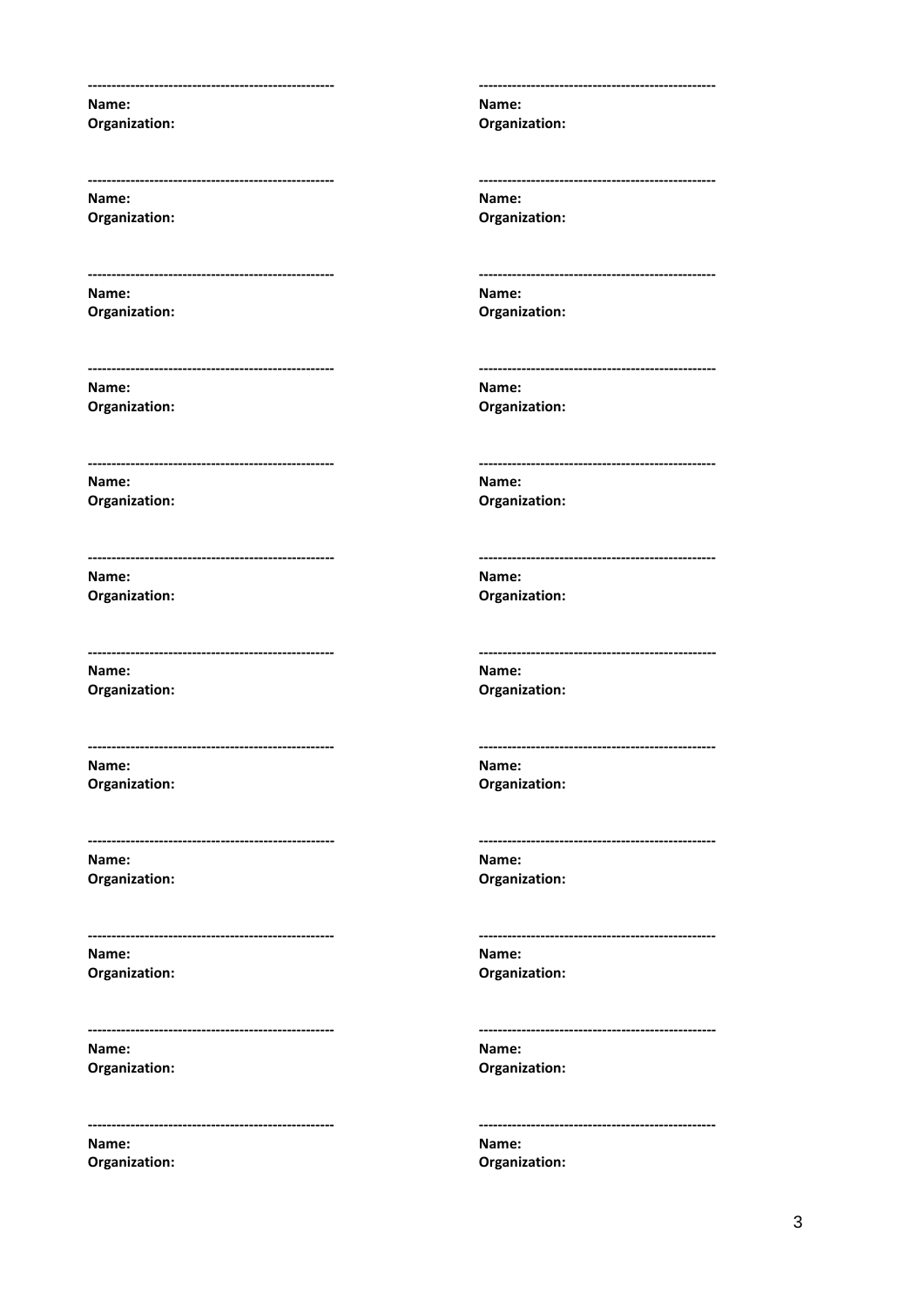As the primary body for coordination and oversight of prevention and response to sexual exploitation and abuse by all development and humanitarian actors, *the Sudan PSEA Network* is committed to a *coherent and coordinated approach* to strengthen PSEA efforts in Sudan. The approach informed a mapping survey conducted in March 2019. The mapping provided baselines on existing mechanisms, current gaps and recommendations to strengthen collective and individual efforts by all development and humanitarian actors in Sudan. Following the mapping exercise, the Network developed this *Joint Framework for Action* on PSEA (JFA-PSEA), outlining the priority results that the Network members will work jointly to achieve in Sudan from 2019 to 2020.

The JFA-PSEA rests on 6 core areas for action<sup>1</sup>: PSEA policy operationalization, coordination and *cooperation, prevention and internal mainstreaming, advocacy, complaints and investigations, and survivor support*.

| <b>Total estimated budget for 2 years</b>             | USD 850,000.00 |
|-------------------------------------------------------|----------------|
| <b>Contributions</b>                                  |                |
| WFP (P4 PSEA Coordinator)                             | USD 500,000.00 |
| Care International for the Sudan INGO Forum (National | USD 160,000.00 |
| PSEA Coordinator)                                     |                |
| <b>UNICEF</b>                                         | USD 80,000.00  |
| <b>UNDP</b>                                           | USD 20,000.00  |
| <b>UNFPA</b>                                          | USD 20,000.00  |
| <b>UNHCR</b>                                          | USD 20,000.00  |
| Switzerland                                           | USD 50,539.00  |
| <b>FAO</b>                                            | USD 20,000.00  |
| <b>Total</b>                                          | USD 870,539.00 |

In kind contributions by member organizations and donors, such as the UK Department for International Development (DfID); and the Swedish International Development Agency (SIDA) supporting the position of the Gender Advisor to the RCHC are duly recognized.

The JFA-PSEA is a living document which shall provide a basis for continuous tracking of progress and resource needs on PSEA by all development and humanitarian actors across Sudan.

By appending their respective signatures to the original copy of the Joint Framework for Action on PSEA all representatives of member organizations commit to support joint efforts and proactively implement individual actions towards accomplishing the JFA-PSEA.

The JFA-PSEA shall remain open for signatures by agencies / organizations who are not able to sign it on the below date and may subsequently wish to do so. Such agencies / organizations will signify their interest to the RCHC's Office through the Gender Advisor, who shall then present the same to the next meeting of the Sudan PSEA Network. Once the offer to sign is accepted, it shall be effected by such an agency / organization and returned to the custody of the RCHC's Office.

-

<sup>&</sup>lt;sup>1</sup> Based on the key elements of the IASC MOS-PSEA: 1. Management and coordination; 2. Engagement with and support of local community population including raising beneficiary awareness on PSEA and support to establish effective community-based complaints mechanisms; 3. Prevention: Effective and comprehensive mechanisms to ensure awareness-raising on SEA amongst personnel; effective recruitment and performance management; and 4. Response: Internal complaints and investigation procedures are in place.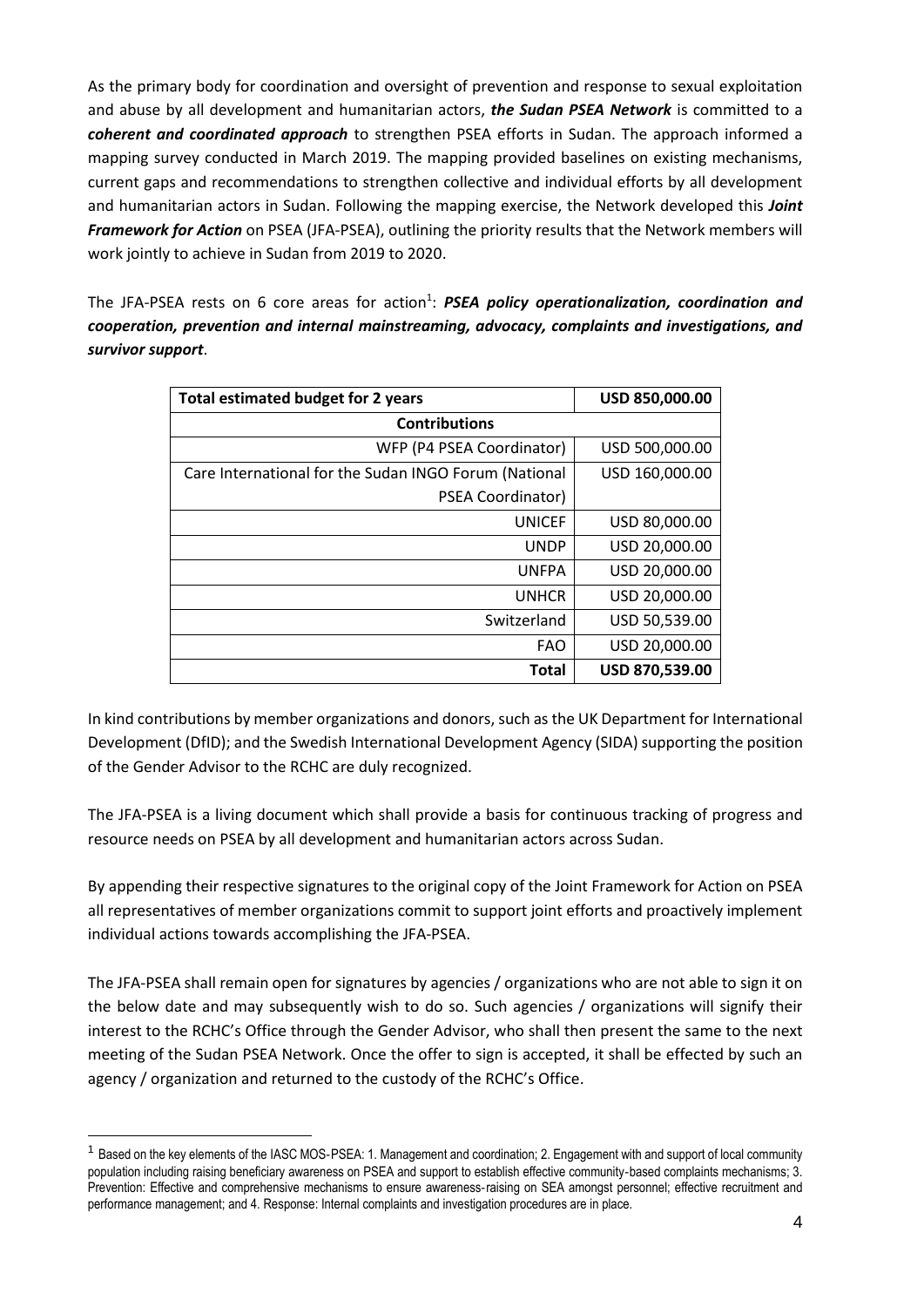| <b>Priority Results</b>                                                                                                                                                                    | <b>Indicators</b>                                                                                                                                        | <b>Baselines</b>     | Targets/                                                                                                                                         | <b>Key Actions</b>                                                                                                                    | <b>Timeframe</b>    |                      | <b>Budget</b>        | Lead                                                                                                  | <b>Progress</b>                                  |
|--------------------------------------------------------------------------------------------------------------------------------------------------------------------------------------------|----------------------------------------------------------------------------------------------------------------------------------------------------------|----------------------|--------------------------------------------------------------------------------------------------------------------------------------------------|---------------------------------------------------------------------------------------------------------------------------------------|---------------------|----------------------|----------------------|-------------------------------------------------------------------------------------------------------|--------------------------------------------------|
|                                                                                                                                                                                            |                                                                                                                                                          |                      | <b>Benchmarks</b>                                                                                                                                |                                                                                                                                       |                     | 2019                 | 2020                 | agency/ies<br>per activity                                                                            |                                                  |
| Priority Result A: PSEA Policy/Operationalization                                                                                                                                          |                                                                                                                                                          |                      |                                                                                                                                                  |                                                                                                                                       |                     |                      |                      |                                                                                                       |                                                  |
| Outcome 1. All development and humanitarian actors have increased knowledge on standards of conduct, SEA/safeguarding and of the systems in place on prevention,                           |                                                                                                                                                          |                      |                                                                                                                                                  |                                                                                                                                       |                     |                      |                      |                                                                                                       |                                                  |
| reporting and survivor-centric response.                                                                                                                                                   |                                                                                                                                                          |                      |                                                                                                                                                  |                                                                                                                                       |                     |                      |                      |                                                                                                       |                                                  |
| Output 1.1: All entity focal points trained on<br>standards of conduct, gender-responsive and<br>child-friendly, SEA/safeguarding and survivor-<br>centric response and reporting systems. | $1.1.1$ No. of focal<br>points trained on<br>gender-responsive<br>and child-friendly,<br>safeguarding and the<br>PSEA prevention and<br>response system. | Nil                  | All focal points<br>trained on Gender-<br>responsive and<br>child-friendly<br>safeguarding and<br>PESA prevention<br>and response<br>system; and | 1.1.1.<br>Gender-<br>responsive and<br>child-friendly<br>guidelines for<br>SEA/safeguarding<br>and training<br>materials<br>developed | $Oct - end$<br>2019 | 20,000.00            |                      | Network<br>(consultant/task<br>team on capacity<br>building to be<br>formed); IAALG,<br><b>UNICEF</b> |                                                  |
|                                                                                                                                                                                            |                                                                                                                                                          | Nil                  | capacity for SEA risk<br>assessment.                                                                                                             | 1.1.2.<br>Training<br>of all network focal<br>points conducted.                                                                       | $Oct-end$<br>2019   | 20,000.00            |                      | Network/members;<br>Task team on<br>capacity building;<br><b>IAALG</b>                                |                                                  |
|                                                                                                                                                                                            |                                                                                                                                                          | Nil                  |                                                                                                                                                  | <b>IASC</b><br>1.1.3.<br>Standard TOR for<br>all PSEA focal<br>points reviewed,<br>customized for<br>Sudan and<br>disseminated.       | Immediately         | Nil                  | Nil                  | Task team on<br>capacity building;<br><b>IAALG</b>                                                    |                                                  |
| Output 1.2: All member organizations act to<br>reinforce compliance by implementing<br>partners to PSEA policies and response.                                                             | 1.2.1. No. of<br>development and<br>humanitarian actors<br>requiring compliance<br>by implementing                                                       | Uneven<br>approaches | 100% of<br>humanitarian and<br>development actors<br>report compliance<br>to PSEA policies.                                                      | 1.2.1. Due<br>diligence and<br>commitment as<br>part of granting<br>mechanism for IPs.                                                | Ongoing             | Per<br>agency/entity | Per<br>agency/entity | Per agency/entity                                                                                     |                                                  |
|                                                                                                                                                                                            | partners to PSEA<br>policies.                                                                                                                            | As above             |                                                                                                                                                  | 1.2.2. Include<br>budget for PSEA<br>policy<br>implementation in<br>IP grants.                                                        | Immediately         | Per<br>agency/entity | Per<br>agency/entity | Per agency/entity                                                                                     |                                                  |
|                                                                                                                                                                                            |                                                                                                                                                          | As above             |                                                                                                                                                  | 1.2.3. Include PSEA<br>compliance<br>measures as part<br>of due diligence<br>assessment of<br>partner<br>organizations.               | Immediately         | Per<br>agency/entity | Per<br>agency/entity | Per agency/entity                                                                                     |                                                  |
|                                                                                                                                                                                            |                                                                                                                                                          | As above             |                                                                                                                                                  | 1.2.4. Sensitization,<br>orientation and<br>capacity building<br>by humanitarian                                                      | Continuous          | Per<br>agency/entity | Per<br>agency/entity | Per agency/entity                                                                                     | Fatima to<br>share<br>update on<br><b>UNICEF</b> |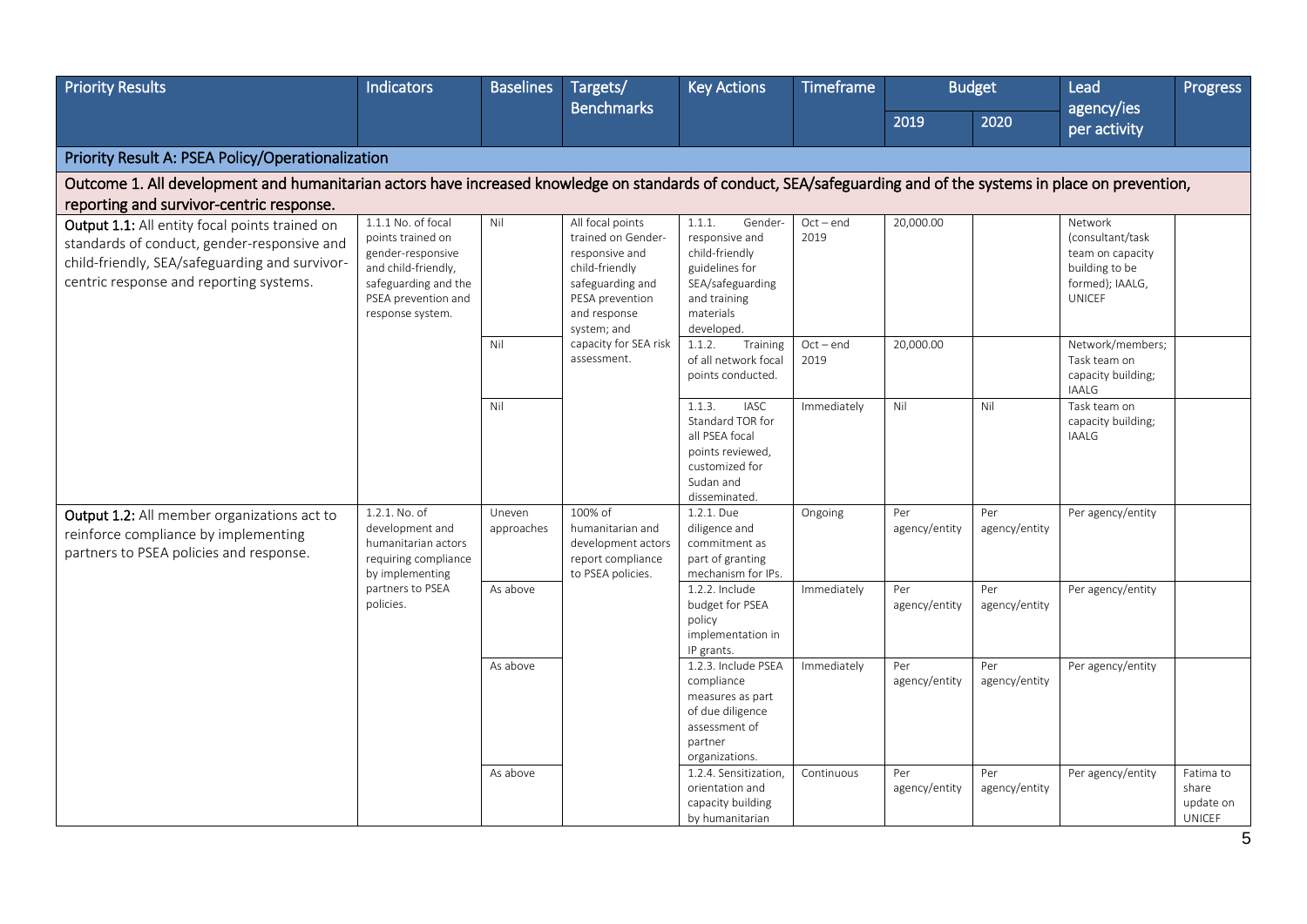| <b>Priority Results</b>                                                                                                                                                       | Indicators                                                         | <b>Baselines</b>                                              | Targets/<br><b>Benchmarks</b>                                           | <b>Key Actions</b>                                                                                                                                                          | <b>Timeframe</b>     |            | <b>Budget</b> | Lead<br>agency/ies                                | Progress              |
|-------------------------------------------------------------------------------------------------------------------------------------------------------------------------------|--------------------------------------------------------------------|---------------------------------------------------------------|-------------------------------------------------------------------------|-----------------------------------------------------------------------------------------------------------------------------------------------------------------------------|----------------------|------------|---------------|---------------------------------------------------|-----------------------|
|                                                                                                                                                                               |                                                                    |                                                               |                                                                         |                                                                                                                                                                             |                      | 2019       | 2020          | per activity                                      |                       |
|                                                                                                                                                                               |                                                                    |                                                               |                                                                         | and development<br>actors for IPs.                                                                                                                                          |                      |            |               |                                                   | partner<br>trainings. |
|                                                                                                                                                                               |                                                                    | Nil                                                           |                                                                         | 1.2.5. PSEA<br>Mapping baseline<br>updated for<br>progress,<br>challenges and<br>needs.                                                                                     | Every 6<br>months    | n/a        | n/a           | PSEA Coordinator /<br>Mapping Task<br>Team        |                       |
| Outcome 2. All development and humanitarian interventions in Sudan reinforce compliance with PSEA safeguarding commitments and policies                                       |                                                                    |                                                               |                                                                         |                                                                                                                                                                             |                      |            |               |                                                   |                       |
| Output 2.1: PSEA response is consistently<br>integrated into the UNDAF and HRP                                                                                                | 2.1.1. UNDAF and<br>HRP integrate PSEA.                            | PSEA<br>content in<br>HRP.<br>Nil in<br>UNDAF.                | 100% all planning<br>and programming<br>frameworks<br>incorporate PSEA. | 2.1.1. Include PSEA<br>in UNDAF, HRP,<br>Humanitarian<br>Protection<br>Strategy, funding<br>allocation<br>strategies                                                        | immediate            | n/a        | n/a           | UNCT, HCT (ISCG,<br>RCF, UNDAF<br>working groups) |                       |
|                                                                                                                                                                               |                                                                    | Nil                                                           |                                                                         | 2.1.2. Develop a<br>country specific<br>PSEA marker for<br>assessing<br>compliance and<br>integration of PSEA<br>across all UNDAF<br>and HRP<br>programmes and<br>projects. | June 2020            | 20,000.00  | Nil           | UNCT, HCT (ISCG,<br>UNDAF working<br>groups)      |                       |
| Priority Result B: Coordination and Cooperation                                                                                                                               |                                                                    |                                                               |                                                                         |                                                                                                                                                                             |                      |            |               |                                                   |                       |
| Outcome 3. The Resident and Humanitarian Coordinator and the UNCH-HCT are supported at senior management and technical-levels to lead, oversee and deliver on the             |                                                                    |                                                               |                                                                         |                                                                                                                                                                             |                      |            |               |                                                   |                       |
| PSEA commitments visa the Sudan Joint Framework for Action                                                                                                                    |                                                                    |                                                               |                                                                         |                                                                                                                                                                             |                      |            |               |                                                   |                       |
| Output 3.1: A full-time PSEA Coordination<br>team, reporting to the RCHC through the<br>Gender Advisor, providing day-to-day<br>technical support and expertise for the Sudan | 3.1.1. Full-time PSEA<br>Network<br>Coordination team in<br>place. | P5 Gender<br>Advisor to<br>the RCHC<br>currently<br>acting as | P4 level full-time<br>PSEA Coordinator<br>hired.                        | 3.1.1. Open<br>recruitment in Q3 -<br>Complete<br>recruitment by Q4                                                                                                         | $Oct. - end$<br>2019 | 250,000.00 | 250,000.00    | RCHC office / WFP                                 |                       |
| <b>PSEA Network</b>                                                                                                                                                           |                                                                    | Network<br>Coordinator                                        | <b>NOB National PSEA</b><br>Specialist hired.                           | 3.1.1.1. Open<br>recruitment in Q3 -<br>Complete<br>recruitment by Q4                                                                                                       | $Oct. - end$<br>2019 | 80,000.00  | 80,000.00     | RCHC office / INGO                                |                       |
|                                                                                                                                                                               |                                                                    |                                                               | Operational costs<br>for PSEA<br>Coordination team.                     | 3.1.1.2. Cost-share<br>/ voluntary<br>contributions.                                                                                                                        | $Oct. - end$<br>2019 | 20,000.00  | 20,000.00     | RCHC office / UNDP                                |                       |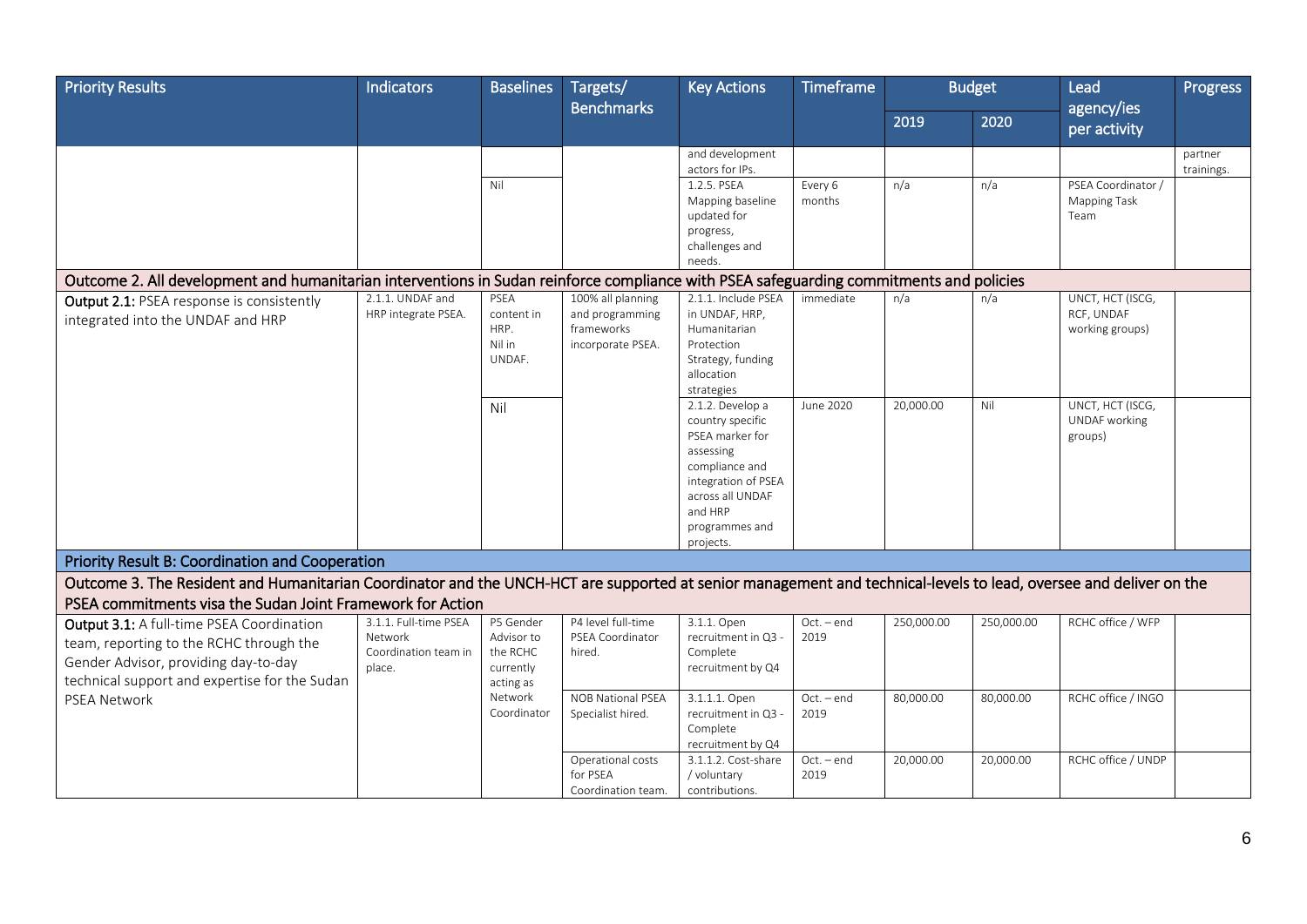| <b>Priority Results</b>                                                                                                       | <b>Indicators</b>                                                                                                         | <b>Baselines</b>                                                                                 | Targets/                                                                                                                    | <b>Key Actions</b>                                                                                                                                                                                        | <b>Timeframe</b>               |        | <b>Budget</b> | Lead                                    | Progress |
|-------------------------------------------------------------------------------------------------------------------------------|---------------------------------------------------------------------------------------------------------------------------|--------------------------------------------------------------------------------------------------|-----------------------------------------------------------------------------------------------------------------------------|-----------------------------------------------------------------------------------------------------------------------------------------------------------------------------------------------------------|--------------------------------|--------|---------------|-----------------------------------------|----------|
|                                                                                                                               |                                                                                                                           |                                                                                                  | <b>Benchmarks</b>                                                                                                           |                                                                                                                                                                                                           |                                | 2019   | 2020          | agency/ies<br>per activity              |          |
| Output 3.2: PSEA Network structure in place<br>as oversight mechanism for all development<br>and humanitarian actors in Sudan | 3.2.1. Sudan PSEA<br>Network in place, led<br>by the RCHC with<br>resources and<br>expertise to deliver<br>on commitments | Sudan PSEA<br>Network<br>revived in<br>Nov. 2018.<br>Has two<br>thematic<br>groups<br>(IAALG and | PSEA Network has<br>thematic working<br>groups and task<br>teams to take<br>forward PSEA<br>action plan<br>commitments      | 3.2.1. PSEA<br>Network TOR<br>revised to reflect<br>relevant working<br>structures (e.g.<br>IAALG and RCF),<br>actors and<br>responsibilities.                                                            | Every 6<br>months              | n/a    | n/a           | <b>PSEA Network</b>                     |          |
|                                                                                                                               |                                                                                                                           | RCF) and<br>two task<br>teams<br>(Advocacy<br>and<br>Mapping).                                   |                                                                                                                             | 3.2.2. PSEA<br>Network mandates<br>task teams on<br>needs bases to<br>execute specific<br>objectives: e.g.<br>capacity building,<br>cross-learning,<br>mapping, advocacy<br>and<br>communications<br>etc. | On needs basis                 | n/a    | n/a           | PSEA Network                            |          |
|                                                                                                                               |                                                                                                                           |                                                                                                  |                                                                                                                             | 3.2.3. Working<br>groups and task<br>teams report to<br>the network on<br>responsibilities,<br>achievements and<br>issues.                                                                                | Bi-monthly                     | n/a    | n/a           | <b>Working Groups</b><br>and task teams |          |
| Output 3.3: Transitional arrangements for<br>PSEA response post UNAMID.                                                       | 3.3.1. Integration of<br>post UNAMID PSEA<br>response into the<br>Joint Framework for<br>Action                           | Concept<br>Note for<br>transfer<br>developed                                                     | <b>Transitional Action</b><br>Plan for post<br>UNAMID PSEA<br>response<br>developed and<br>adopted within the<br><b>JFA</b> | 3.3.1. UNAMID<br>transition plan<br>reviewed and<br>agreed.                                                                                                                                               | Immediate                      | n/a    | n/a           | PSEA Network                            |          |
|                                                                                                                               | 3.3.2. Number of<br>community Focal<br>points on PSEA from<br>UNAMID handed<br>over to relevant<br>network members.       | Nil                                                                                              | 100% of community<br>focal points on<br>PSEA are handed<br>over before<br>UNAMID exit by<br>June 2020                       | 3.3.2. Phased<br>introduction and<br>transition to PSEA<br>network.<br>Refresher training.                                                                                                                | Start Dec 19-<br>End June 2020 | 13,000 | Nil           | UNAMID, UNICEF-<br><b>PSEA Network</b>  |          |
| Output 3.4: PSEA issues integrated into other<br>coordination frameworks such as ISCG, RCF,<br>PMT, GTG, INGO Forum, DCG      | 3.4.1. Integration of<br>PSEA as an agenda<br>item into                                                                   | Nil                                                                                              | Agenda of<br>Coordination<br>structures reflect<br>PSEA periodically.                                                       | 3.4.1. Discussions<br>with coordination<br>leads on PSEA<br>integration.                                                                                                                                  | Continuous                     | n/a    | n/a           | <b>RCHC</b>                             |          |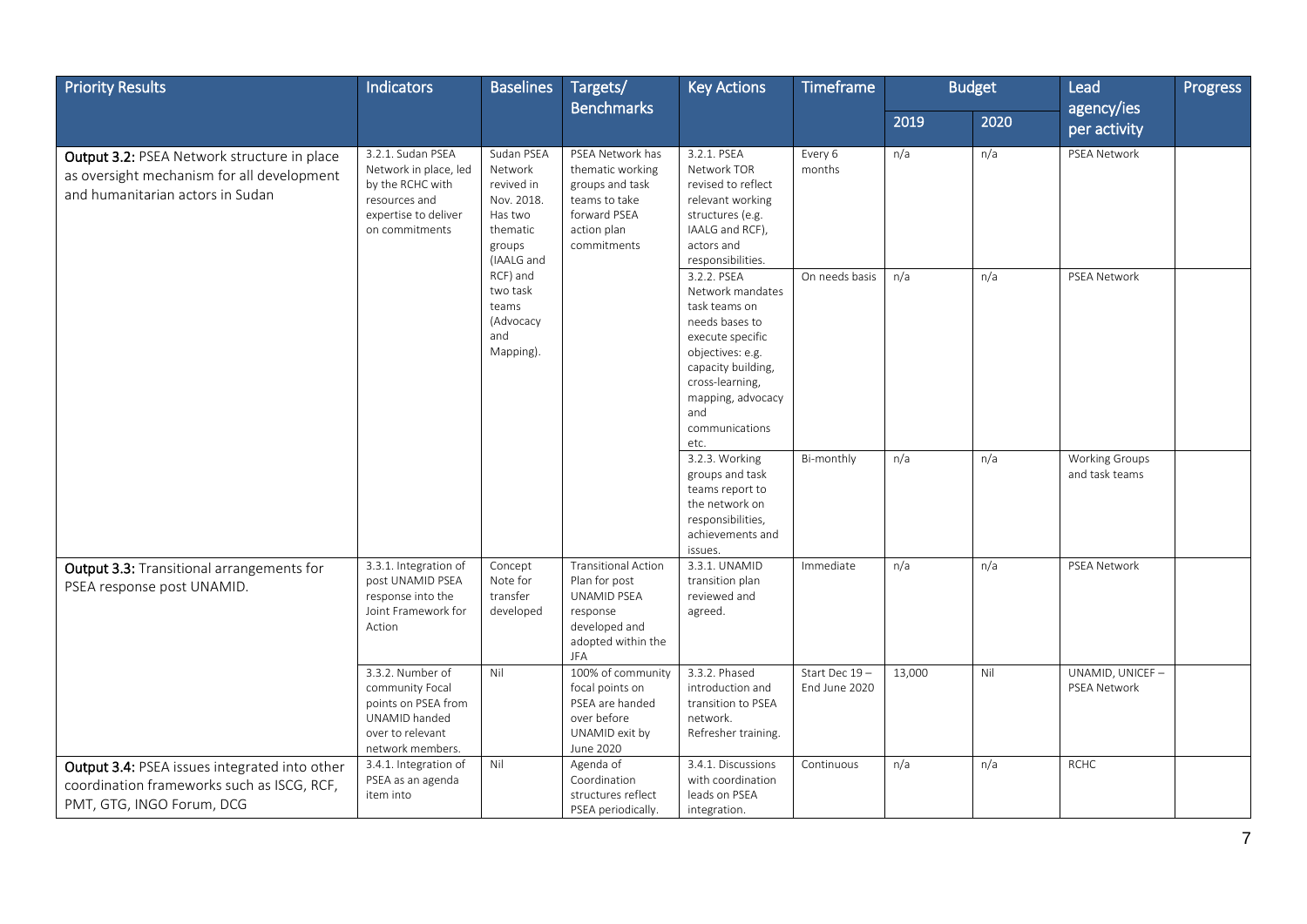| <b>Priority Results</b>                                                                                                                                                     | Indicators                                                                                                                                           | <b>Baselines</b>                              | Targets/<br><b>Benchmarks</b>                                                                                                | <b>Key Actions</b>                                                                                                                                                                         | <b>Timeframe</b> |                      | <b>Budget</b>        | Lead                                                                     | Progress |
|-----------------------------------------------------------------------------------------------------------------------------------------------------------------------------|------------------------------------------------------------------------------------------------------------------------------------------------------|-----------------------------------------------|------------------------------------------------------------------------------------------------------------------------------|--------------------------------------------------------------------------------------------------------------------------------------------------------------------------------------------|------------------|----------------------|----------------------|--------------------------------------------------------------------------|----------|
|                                                                                                                                                                             |                                                                                                                                                      |                                               |                                                                                                                              |                                                                                                                                                                                            |                  | 2019                 | 2020                 | agency/ies<br>per activity                                               |          |
|                                                                                                                                                                             | coordination<br>frameworks                                                                                                                           | Nil                                           |                                                                                                                              | 3.4.2. PSEA as<br>standing agenda<br>item on<br>coordination<br>structures                                                                                                                 | Quarterly        | n/a                  | n/a                  | Coordination leads:<br>ISCG, RCF, PMT,<br>GTG, INGO Forum,<br><b>DCG</b> |          |
| Priority Result C: Prevention & Internal Mainstreaming                                                                                                                      |                                                                                                                                                      |                                               |                                                                                                                              |                                                                                                                                                                                            |                  |                      |                      |                                                                          |          |
| Outcome 4. Every child and adult within communities receiving humanitarian and development services are aware of their rights, expected standard behaviors by               |                                                                                                                                                      |                                               |                                                                                                                              |                                                                                                                                                                                            |                  |                      |                      |                                                                          |          |
| development/humanitarian actors and know where/how to report SEA incidents.                                                                                                 |                                                                                                                                                      |                                               |                                                                                                                              |                                                                                                                                                                                            |                  |                      |                      |                                                                          |          |
| Output 4.1: Community mobilization,<br>consultation and awareness raising on PSEA<br>in each community receiving and/or affected<br>by development/humanitarian assistance. | 4.1.1. Percentage of<br>sites reached with<br>communications<br>materials on PSEA.<br>how to report on SEA<br>and how to access<br>survivor-centered | No joint key<br>messages.                     | 100% of sites<br>provide information<br>on rights of<br>affected<br>populations, SEA<br>and how to report<br>SEA and receive | 4.1.1. Key<br>prevention<br>messaging for<br>dissemination by<br>all network<br>members.                                                                                                   | May/June<br>2019 | n/a                  | n/a                  | The Advocacy &<br>Communications<br>Task Team                            |          |
|                                                                                                                                                                             | assistance.<br>(disaggregated by<br>type of PSEA<br>communication<br>materials developed<br>for each population<br>group identified).                | Only<br>UNAMID has<br>prevention<br>messages. | assistance.                                                                                                                  | 4.1.2. Key<br>messages adapted<br>for diverse<br>programming<br>locations and<br>disseminated<br>(flyers, posters,<br>audio-visuals,<br>trainings, notice<br>boards, bulletins)            | Continuous       | Per<br>agency/entity | Per<br>agency/entity | Per agency/entity                                                        |          |
|                                                                                                                                                                             | 4.1.2. Percentage of<br>community<br>awareness and<br>sensitization<br>programs on PSEA,<br>targeting also men<br>and boys<br>4.1.3. No. of          | Nil<br>Nil                                    | 100% of community<br>awareness sessions<br>include men and<br>boys.<br>At least 1                                            | 4.1.3. Community<br>sensitization<br>programs<br>developed, and<br>awareness sessions<br>conducted for all<br>community<br>members;<br>disaggregated by<br>sex and age.<br>4.1.4. Specific | Continuous       | Per<br>agency/entity | Per<br>agency/entity | Per agency/entity                                                        |          |
|                                                                                                                                                                             | community<br>sensitization<br>programs targeting<br>men and boys                                                                                     |                                               | alternative<br>community<br>awareness session<br>for each one<br>conducted above,<br>specifically                            | awareness sessions<br>for men and boys.                                                                                                                                                    |                  |                      |                      |                                                                          |          |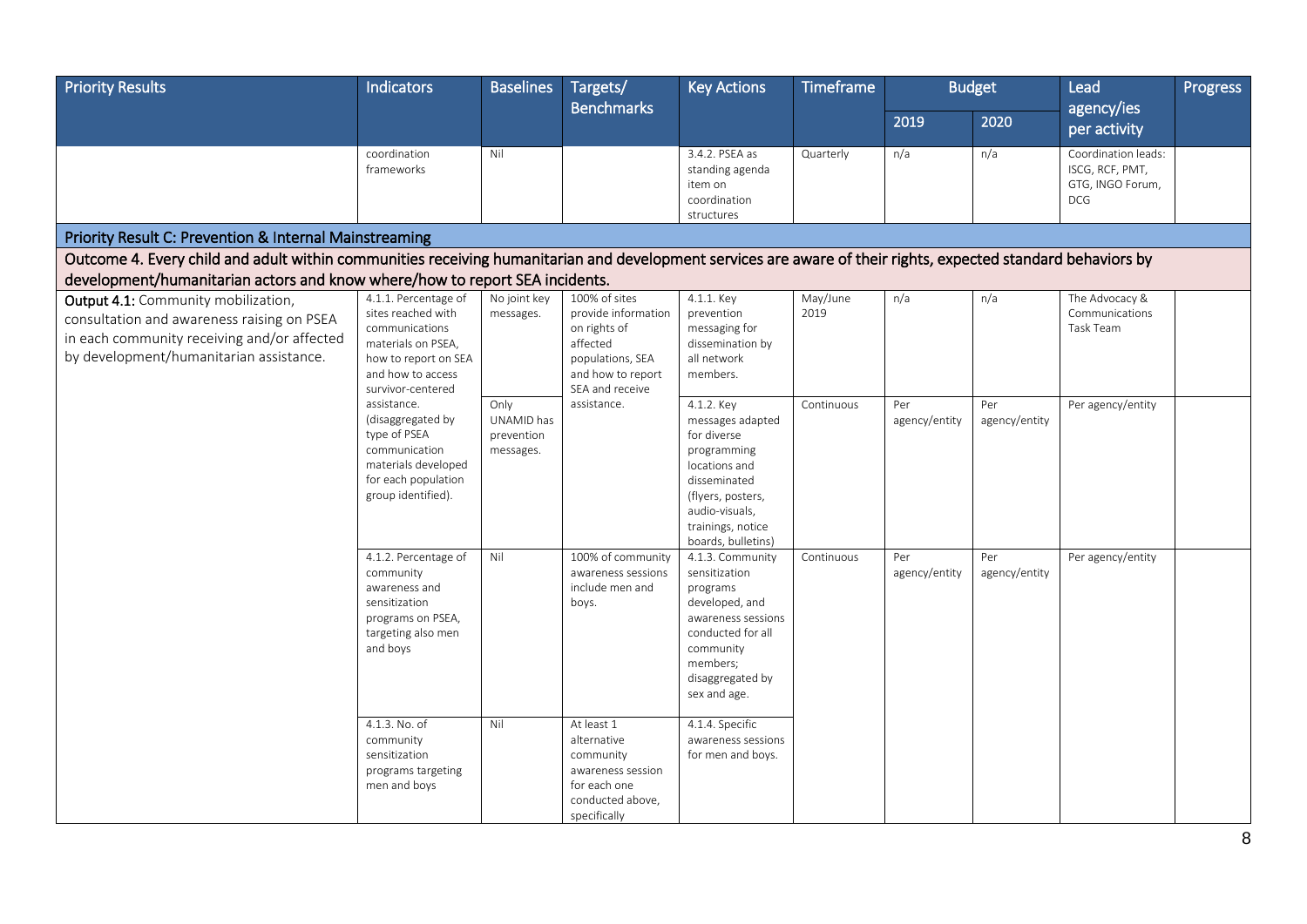| <b>Priority Results</b>                                                                                                                                       | Indicators                                                                                                                                                                                                        | <b>Baselines</b>                                                                                                                                        | Targets/                                                                                                                                                                       | <b>Key Actions</b>                                                                                                                                                                                                                    | Timeframe             |                                              | <b>Budget</b>                                | Lead                                   | Progress |
|---------------------------------------------------------------------------------------------------------------------------------------------------------------|-------------------------------------------------------------------------------------------------------------------------------------------------------------------------------------------------------------------|---------------------------------------------------------------------------------------------------------------------------------------------------------|--------------------------------------------------------------------------------------------------------------------------------------------------------------------------------|---------------------------------------------------------------------------------------------------------------------------------------------------------------------------------------------------------------------------------------|-----------------------|----------------------------------------------|----------------------------------------------|----------------------------------------|----------|
|                                                                                                                                                               |                                                                                                                                                                                                                   |                                                                                                                                                         | <b>Benchmarks</b>                                                                                                                                                              |                                                                                                                                                                                                                                       |                       | 2019                                         | 2020                                         | agency/ies<br>per activity             |          |
|                                                                                                                                                               |                                                                                                                                                                                                                   |                                                                                                                                                         | targeting men and<br>boys.                                                                                                                                                     |                                                                                                                                                                                                                                       |                       |                                              |                                              |                                        |          |
|                                                                                                                                                               | 4.1.4. No. of<br>community<br>sensitization<br>programs targeting<br>women and girls                                                                                                                              | Nil                                                                                                                                                     | At least 1<br>alternative<br>community<br>awareness session<br>for each one<br>conducted above,<br>specifically<br>targeting women<br>and girls.                               | 4.1.5. Specific<br>awareness sessions<br>for women, girls<br>and adolescents.                                                                                                                                                         |                       |                                              |                                              |                                        |          |
| Outcome 5. All member organizations of the PSEA Network create and maintain an environment for prevention of sexual exploitation and abuse.                   |                                                                                                                                                                                                                   |                                                                                                                                                         |                                                                                                                                                                                |                                                                                                                                                                                                                                       |                       |                                              |                                              |                                        |          |
| Output 5.1: All staff members of<br>development/humanitarian actors in Sudan<br>are aware of SEA principles, standards of<br>behavior and reporting channels. | 5.1.1. Percentage of<br>network member<br>organizations who<br>provide<br>ongoing/continuous<br>awareness for staff<br>members on SEA<br>codes of conduct,<br>policies, guidelines<br>and reporting<br>mechanisms | 48% staff of<br>network<br>members<br>have<br>completed<br>an online<br>PSEA<br>course.<br>55% of<br>network<br>members<br>provide face<br>to face PSEA | 100% of network<br>members provide<br>ongoing/continuous<br>awareness for staff<br>members on SEA<br>codes of conduct,<br>policies, guidelines<br>and reporting<br>mechanisms. | 5.1.1. All staff of<br>network member<br>organizations<br>complete<br>mandatory PSEA<br>online course.<br>5.1.2. All member<br>organizations<br>adopt more face-<br>to-face and direct<br>approaches for                              | Ongoing<br>Continuous | Per<br>agency/entity<br>Per<br>agency/entity | Per<br>agency/entity<br>Per<br>agency/entity | Per agency/entity<br>Per agency/entity |          |
|                                                                                                                                                               |                                                                                                                                                                                                                   | training for<br>staff within<br>the past<br>year                                                                                                        |                                                                                                                                                                                | dissemination of<br>PSEA policies and<br>guidelines to all<br>staff; especially<br>trainings and<br>institutionalization<br>of PSEA orientation<br>for new staff in<br>addition to<br>corporate channels<br>like contract<br>signing. |                       |                                              |                                              |                                        |          |
|                                                                                                                                                               | 5.1.2. Percentage of<br>country and field<br>offices which have<br>notice boards/flex<br>charts prominently<br>displayed on the<br>code of conduct and                                                            | Nil                                                                                                                                                     | 100% of offices<br>have notice<br>boards/flex charts<br>prominently<br>displayed on the<br>code of conduct                                                                     | 5.1.4. Messages<br>adopted on<br>SEA/safeguarding<br>and reporting and<br>response system<br>for all staff in all                                                                                                                     | Continuous            | Per<br>agency/entity                         | Per<br>agency/entity                         | Per agency/entity                      |          |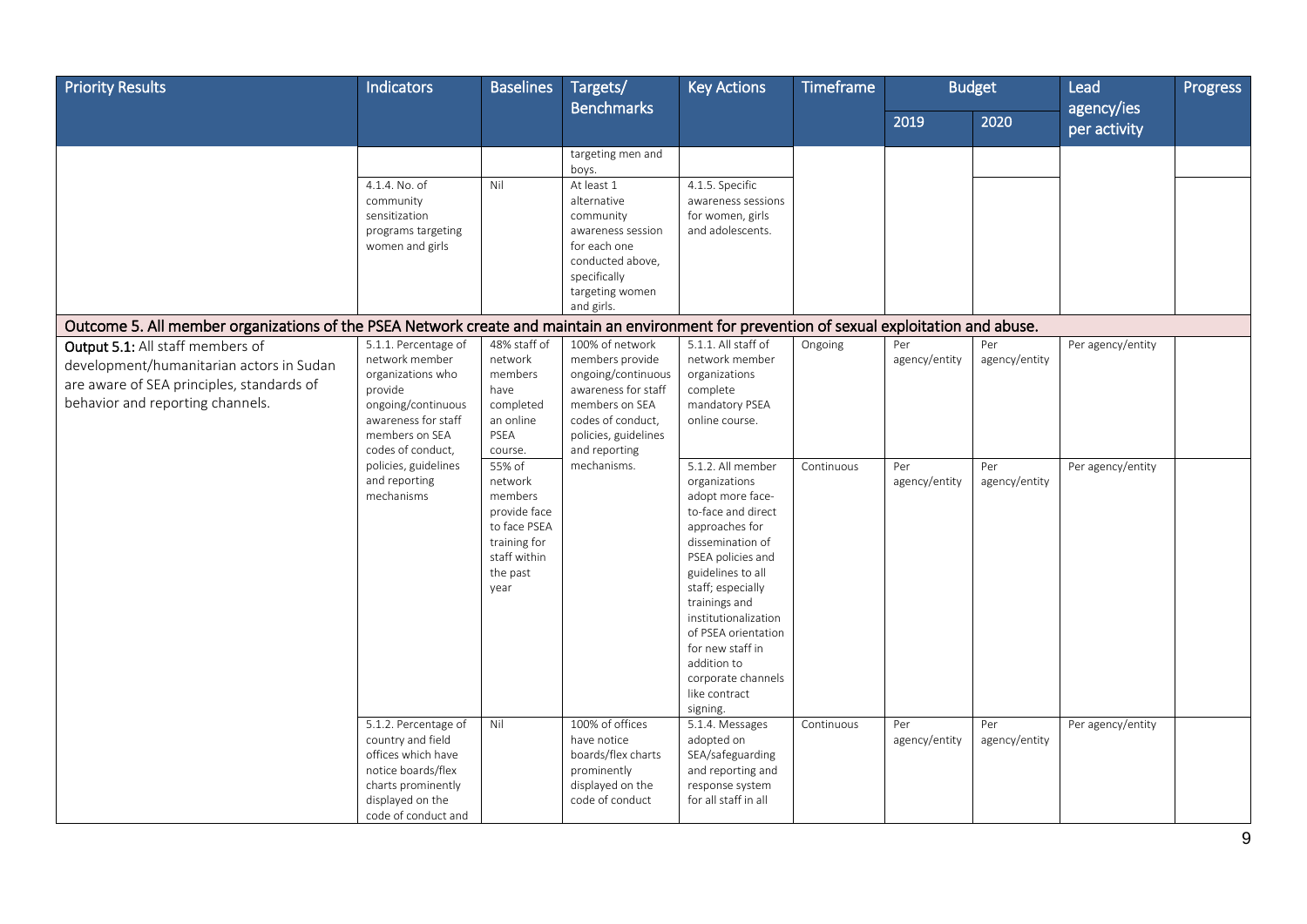| <b>Priority Results</b>                                                                                                                                               | <b>Indicators</b>                                                                                                                                  | <b>Baselines</b>                                                 | Targets/                                                                                                           | <b>Key Actions</b>                                                                                                                                                                                                                                                                    | <b>Timeframe</b>  |                      | <b>Budget</b>        | Lead                                         | Progress                                                       |
|-----------------------------------------------------------------------------------------------------------------------------------------------------------------------|----------------------------------------------------------------------------------------------------------------------------------------------------|------------------------------------------------------------------|--------------------------------------------------------------------------------------------------------------------|---------------------------------------------------------------------------------------------------------------------------------------------------------------------------------------------------------------------------------------------------------------------------------------|-------------------|----------------------|----------------------|----------------------------------------------|----------------------------------------------------------------|
|                                                                                                                                                                       |                                                                                                                                                    |                                                                  | <b>Benchmarks</b>                                                                                                  |                                                                                                                                                                                                                                                                                       |                   | 2019                 | 2020                 | agency/ies<br>per activity                   |                                                                |
| Output 5.2: SEA risks assessment / compliance<br>integrated into protection analysis,<br>programming, and assistance                                                  | the PSEA reporting<br>system<br>5.2.1. Percentage of<br>member<br>organizations who<br>include SEA risks in<br>their programme                     | 81% have<br>not<br>conducted<br>SEA risk<br>assessments          | and the PSEA<br>reporting system<br>100% of member<br>organizations<br>conduct SEA risk<br>assessment<br>annually. | locations and<br>offices.<br>5.1.5.<br>Communication<br>materials<br>developed on PSEA<br>code of conduct<br>and reporting<br>mechanism and<br>disseminated to all<br>staff members and<br>partners.<br>5.2.1. SEA risk<br>assessment<br>conducted<br>annually to inform<br>design of | Annually          | Per<br>agency/entity | Per<br>agency/entity | Per agency/entity                            |                                                                |
|                                                                                                                                                                       | risks<br>registers/frameworks<br>5.2.2. Percentage of<br>SHF projects which<br>integrate SEA<br>compliance in their<br>implementation<br>strategy. | within the<br>past 2 years<br>Approach<br>not yet<br>systematic. | 100% of SHF<br>projects integrate<br>SEA compliance in<br>their<br>implementation<br>strategy.                     | programmes and<br>adopt appropriate<br>prevention<br>measures.<br>5.2.2. Pooled<br>funding<br>mechanism e.g.<br>SHF to be linked to<br>PSEA compliance.                                                                                                                               | Every 6<br>months | Nil                  | Nil                  | OCHA/UNDP                                    | Training of<br><b>SHF</b><br>Partners by<br>OCHA on<br>July 15 |
| Priority Result D: Advocacy<br>Outcome 6. Increased commitment and cooperation by government, civil society, donors and other key actors in response to PSEA in Sudan |                                                                                                                                                    |                                                                  |                                                                                                                    |                                                                                                                                                                                                                                                                                       |                   |                      |                      |                                              |                                                                |
| Output 6.1: The PSEA Network to develop key                                                                                                                           | 6.1.1. Status of                                                                                                                                   | Draft                                                            | All PSEA Network                                                                                                   | 6.1.1. Adoption of                                                                                                                                                                                                                                                                    | immediate         | n/a                  | n/a                  | PSEA Network                                 |                                                                |
| advocacy messages                                                                                                                                                     | development and<br>implementation of<br>key SEA prevention                                                                                         | framework<br>done.                                               | members endorse<br>and adapt key<br>advocacy messages.                                                             | the advocacy and<br>communications<br>framework                                                                                                                                                                                                                                       |                   |                      |                      |                                              |                                                                |
|                                                                                                                                                                       | and response<br>messaging.                                                                                                                         | Nil                                                              |                                                                                                                    | 6.1.2.<br>Development of<br>key messages on<br>PSEA and review of<br>UNICEF draft letter<br>to the Government<br>of Sudan on                                                                                                                                                          | August 2019       | n/a                  | n/a                  | Advocacy and<br>Communications<br>task team. |                                                                |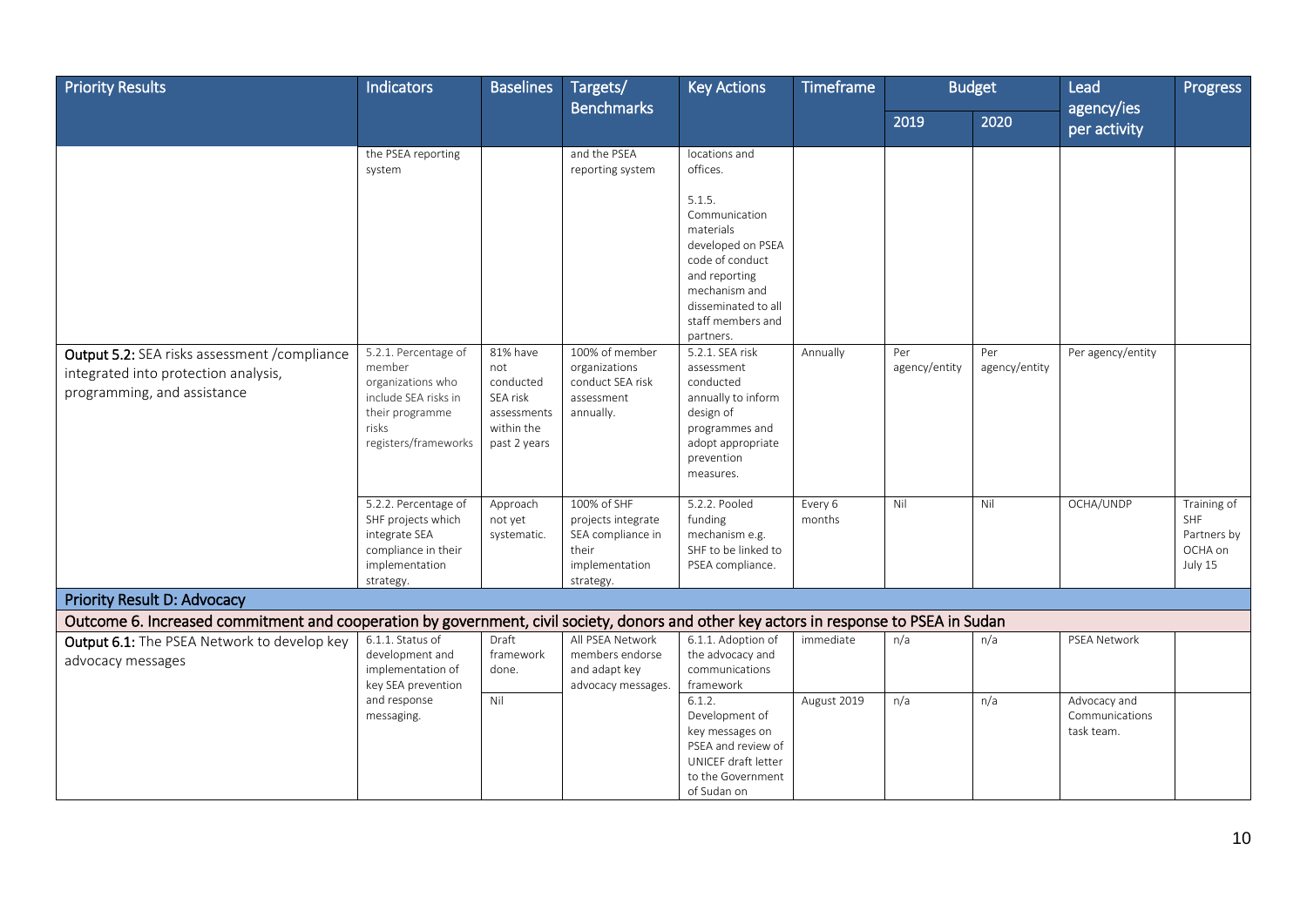| <b>Priority Results</b>                                                                                                                                                          | <b>Indicators</b>                                                                     | <b>Baselines</b> | Targets/<br><b>Benchmarks</b>                                                                             | <b>Key Actions</b>                                                                                                                                                                                                     | <b>Timeframe</b>    |                      | <b>Budget</b>        | Lead                                                                              | Progress                                         |
|----------------------------------------------------------------------------------------------------------------------------------------------------------------------------------|---------------------------------------------------------------------------------------|------------------|-----------------------------------------------------------------------------------------------------------|------------------------------------------------------------------------------------------------------------------------------------------------------------------------------------------------------------------------|---------------------|----------------------|----------------------|-----------------------------------------------------------------------------------|--------------------------------------------------|
|                                                                                                                                                                                  |                                                                                       |                  |                                                                                                           |                                                                                                                                                                                                                        |                     | 2019                 | 2020                 | agency/ies<br>per activity                                                        |                                                  |
|                                                                                                                                                                                  |                                                                                       |                  |                                                                                                           | country level PSEA<br>response                                                                                                                                                                                         |                     |                      |                      |                                                                                   |                                                  |
|                                                                                                                                                                                  |                                                                                       | Nil              |                                                                                                           | 6.1.3.<br>Endorsement of<br>key messages on<br>PSEA and the letter<br>to the Government<br>of Sudan.                                                                                                                   | September<br>2019   | n/a                  | n/a                  | <b>PSEA Network</b>                                                               |                                                  |
|                                                                                                                                                                                  |                                                                                       | Nil              |                                                                                                           | 6.1.4.<br>Dissemination of<br>letter to the<br>Government of<br>Sudan                                                                                                                                                  | August 2019         | n/a                  | n/a                  | <b>RCHC</b>                                                                       |                                                  |
|                                                                                                                                                                                  |                                                                                       | Nil              |                                                                                                           | 6.1.5.<br>Dissemination of<br>key PSEA advocacy<br>messages                                                                                                                                                            | Continuous          | Per<br>agency/entity | Per<br>agency/entity | PSEA network<br>members                                                           |                                                  |
| Priority Result E: Complaints and Response Mechanisms                                                                                                                            |                                                                                       |                  |                                                                                                           |                                                                                                                                                                                                                        |                     |                      |                      |                                                                                   |                                                  |
| Outcome 7: Every affected child and adult recipient of development support and/or humanitarian assistance has access to a safe, gender and child-sensitive pathways to           |                                                                                       |                  |                                                                                                           |                                                                                                                                                                                                                        |                     |                      |                      |                                                                                   |                                                  |
| report SEA (through community-based complaints mechanisms) <sup>2</sup> that reach where aid reaches, are appropriate to the context and are accessible to the most vulnerable). |                                                                                       |                  |                                                                                                           |                                                                                                                                                                                                                        |                     |                      |                      |                                                                                   |                                                  |
| Output 7.1: Integrated country-wide<br>community-based complaint mechanism to<br>respond to PSEA.                                                                                | 7.1.1. Status of<br>development of a<br>mutually agreed<br>country wide CBCM<br>model | Nil              | Multiple<br>confidential<br>reporting channels<br>are made available<br>to cater to the                   | 7.1.1. PSEA Legal<br>Framework<br>analysis for Sudan<br>completed and<br>disseminated7                                                                                                                                 | June 2019           | n/a                  | n/a                  | Care International.                                                               | Almost<br>completed.                             |
|                                                                                                                                                                                  |                                                                                       | Nil              | diversity of the<br>population and<br>differing levels of<br>access (PLWD,<br>Older Persons,<br>children) | 7.1.2. Organize<br>learning exchange<br>to study scope and<br>effectiveness of<br>existing CBCMs,<br>recommend and<br>develop a mutually<br>agreed country<br>wide CBCM model<br>which integrates<br>response to PSEA. | July - Sept<br>2019 | 1,000.00             | Nil                  | IAALG, UNICEF,<br>UNHCR and<br>UNAMID-<br>Complaints and<br>Response Task<br>Team | Learning<br>exchange<br>conducted<br>on July 10. |

 $\overline{a}$  $^2$  A Community-based complaint mechanism (CBCM) is a Complaints Mechanism system blending both formal and informal community structures, built on engagement with the community where individuals are able and encouraged to safely report grievances – including SEA incidents – and those reports are referred to the appropriate entities for follow-up. See further information https://interagencystandingcommittee.org/system/files/best\_practice\_guide\_inter\_agency\_community\_based\_complaint\_mechanisms\_1.pdf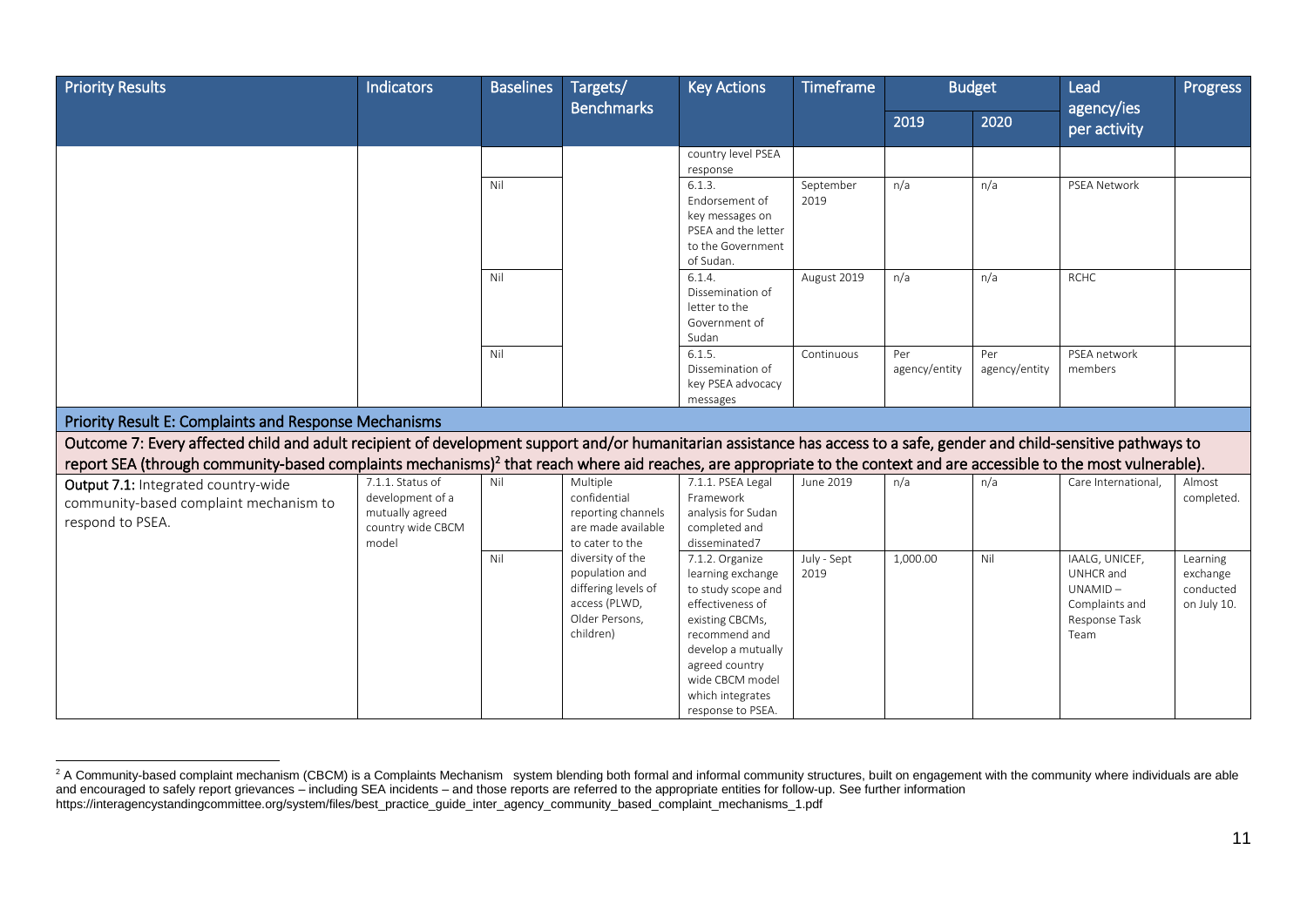| <b>Priority Results</b>                                                                                                                                      | Indicators                                                                                                                                                                                             | <b>Baselines</b>                                | Targets/                                                                                                                                                      | <b>Key Actions</b>                                                                                                                                                                                                      | <b>Timeframe</b>        |                      | <b>Budget</b>        | Lead                                            | Progress |
|--------------------------------------------------------------------------------------------------------------------------------------------------------------|--------------------------------------------------------------------------------------------------------------------------------------------------------------------------------------------------------|-------------------------------------------------|---------------------------------------------------------------------------------------------------------------------------------------------------------------|-------------------------------------------------------------------------------------------------------------------------------------------------------------------------------------------------------------------------|-------------------------|----------------------|----------------------|-------------------------------------------------|----------|
|                                                                                                                                                              |                                                                                                                                                                                                        |                                                 | <b>Benchmarks</b>                                                                                                                                             |                                                                                                                                                                                                                         |                         | 2019                 | 2020                 | agency/ies<br>per activity                      |          |
|                                                                                                                                                              |                                                                                                                                                                                                        | Nil                                             |                                                                                                                                                               | 7.1.3. Endorse<br>CBCM model<br>which integrates<br>response to PSEA.                                                                                                                                                   | Sept 2019               | n/a                  | n/a                  | Sudan PSEA<br>Network                           |          |
|                                                                                                                                                              | 7.1.2. Inter-agency<br>SOPs on integrating<br>PSEA in CBCMs<br>established<br>7.1.3. Percentage of<br>staff and community<br>actors trained on<br>SOPs.<br>7.1.4. Percentage of<br>children and adults | No CBCM<br>SOPs<br>existing.                    | 100% of affected<br>population can<br>access at least 1<br>safe and accessible<br>channel to report<br>SEA.<br>One national<br>hotline in place for<br>Sudan. | 7.1.4. Develop<br>inter-agency SOPs<br>on CBCMs<br>(integrating child-<br>friendly and<br>gender-responsive<br>approaches) based<br>on consultations<br>with all relevant<br>stakeholders,<br>including<br>communities. | Sept 2019               | 1,000.00             | Nil                  | IAALG, UNICEF<br>UNHCR and<br><b>UNAMID</b>     |          |
|                                                                                                                                                              | who have access to a<br>PSEA reporting<br>mechanism.                                                                                                                                                   | As above                                        |                                                                                                                                                               | 7.1.5. Roll-out of<br>inter-agency SOPs<br>on CBCMs<br>(integrating child-<br>friendly and<br>gender-responsive<br>approaches)<br>starting with<br>trainings of PSEA<br>focal points and<br>community focal<br>points.  | October 2019<br>onwards | Per<br>agency/entity | Per<br>agency/entity | PSEA network<br>members                         |          |
|                                                                                                                                                              |                                                                                                                                                                                                        | 4 national<br>hotlines<br>exist                 |                                                                                                                                                               | 7.1.6. PSEA<br>reporting hotline<br>established for<br>Sudan                                                                                                                                                            | Dec 2019                | 20,000.00            | ???                  | UNOPS / UNDP /                                  |          |
| Output 7.2: Multidisciplinary and gender-<br>balanced Immediate Response Team (IRT) to<br>log complaints, make referrals, conduct<br>preliminary assessment. | 7.2.1. PSEA Network<br>has capacity to<br>provide immediate<br>response to PSEA<br>reports available                                                                                                   | No response<br>SOPs or<br>Protocol in<br>place. | A pool of 5 qualified<br>personnel (with<br>attention to gender<br>balance) are<br>available to provide                                                       | 7.2.1. Develop and<br>endorse SOPs and<br>Protocol for IRT;<br>including interface<br>with CBCMs                                                                                                                        | August 19               | 10,000.00            | Nil                  | IASC, Consultant(s),<br>UNAMID, PSEA<br>Network |          |
|                                                                                                                                                              | within the network                                                                                                                                                                                     | Nil                                             | immediate<br>response to SEA<br>reports                                                                                                                       | 7.2.2. Agree<br>standing fund for<br><b>IRT</b>                                                                                                                                                                         | Sept 2019               | 10,000.00            | 10,000.00            | PSEA Network                                    |          |
|                                                                                                                                                              |                                                                                                                                                                                                        | Nil                                             | SOPs and Protocol<br>for IRT.                                                                                                                                 | 7.2.3. Nominate<br>and train<br>personnel to the<br>IRT; including text                                                                                                                                                 | Sept 2019               | 20,000.00            | Nil                  | PSEA Network,<br><b>UNICEF</b>                  |          |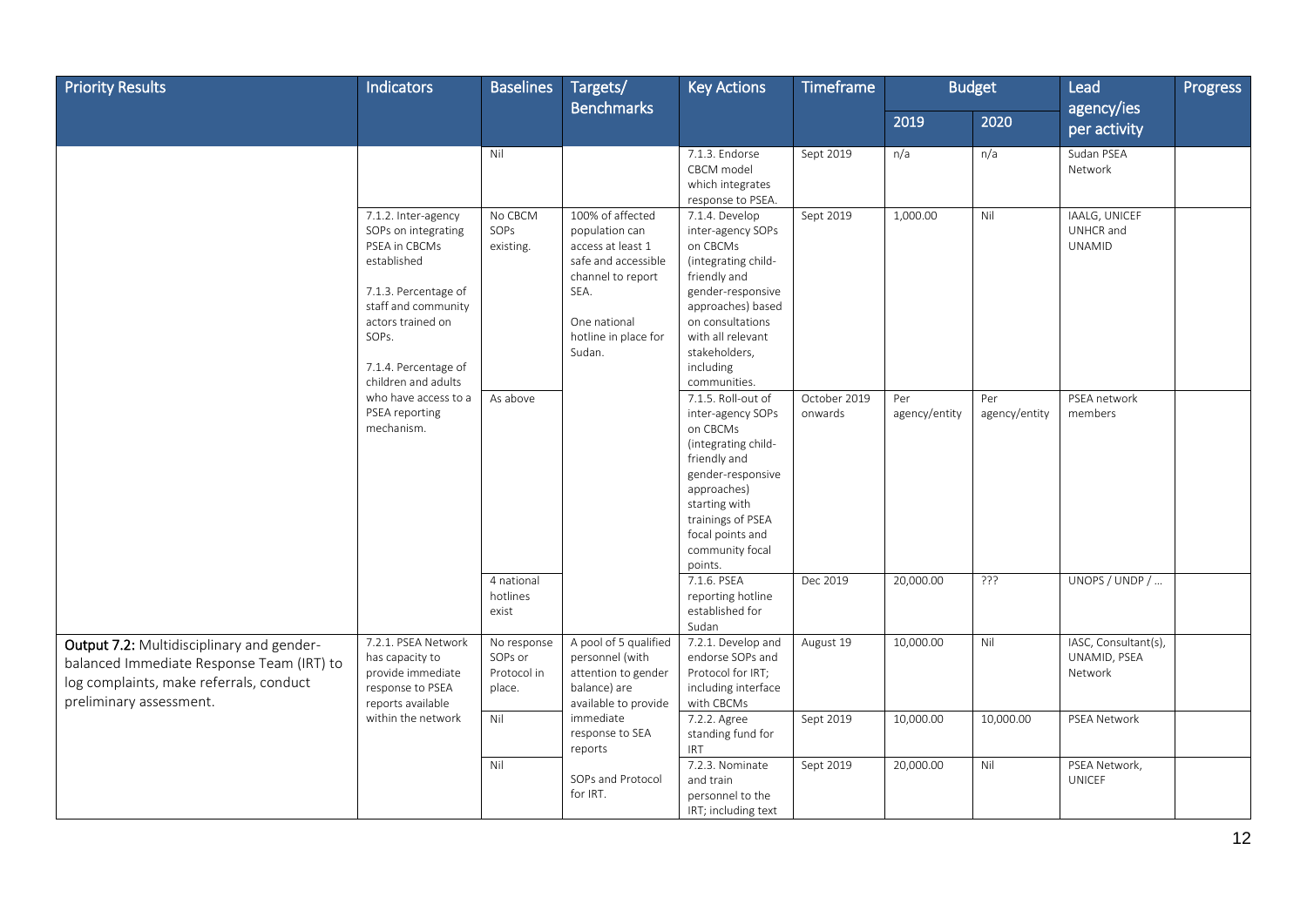| <b>Priority Results</b>                                                                                                                                | <b>Indicators</b>                                                                                                                                                                                                                 | <b>Baselines</b> | Targets/<br><b>Benchmarks</b>                                                                                     | <b>Key Actions</b>                                                                                                                                               | <b>Timeframe</b>  |       | <b>Budget</b> | Lead                                | Progress |
|--------------------------------------------------------------------------------------------------------------------------------------------------------|-----------------------------------------------------------------------------------------------------------------------------------------------------------------------------------------------------------------------------------|------------------|-------------------------------------------------------------------------------------------------------------------|------------------------------------------------------------------------------------------------------------------------------------------------------------------|-------------------|-------|---------------|-------------------------------------|----------|
|                                                                                                                                                        |                                                                                                                                                                                                                                   |                  |                                                                                                                   |                                                                                                                                                                  |                   | 2019  | 2020          | agency/ies<br>per activity          |          |
|                                                                                                                                                        |                                                                                                                                                                                                                                   |                  |                                                                                                                   | exercise on PSEA                                                                                                                                                 |                   |       |               |                                     |          |
|                                                                                                                                                        |                                                                                                                                                                                                                                   |                  |                                                                                                                   | response by IRT                                                                                                                                                  |                   |       |               |                                     |          |
|                                                                                                                                                        |                                                                                                                                                                                                                                   | Nil              |                                                                                                                   | 7.2.4. Customize<br>and rollout<br>standard UN PSEA<br>incident reporting<br>form                                                                                | Sept 2019         | n/a   | n/a           | PSEA Network                        |          |
|                                                                                                                                                        | 7.2.2. Number of<br>complaints related to<br>SEA that are<br>reported to the PSEA<br>Network and<br>responded to within<br>7 days<br>(Disaggregated by<br>age, sex and type of<br>complaint (0-17; 18<br>and above). <sup>i</sup> | Nil              | All complaints<br>related to SEA that<br>are reported to the<br>PSEA Network and<br>responded to<br>within 7 days | 7.2.5. Establish<br>mechanism<br>(Database) to track<br>response to PSEA<br>through CBCMs,<br>actions taken by<br>IRT and feedback<br>provided to<br>complainant | Sept 2019         | n/a   | n/a           | RCHC / PSEA<br>Network              |          |
| <b>Priority Result F: Support to Survivors</b>                                                                                                         |                                                                                                                                                                                                                                   |                  |                                                                                                                   |                                                                                                                                                                  |                   |       |               |                                     |          |
| Outcome 8. All child and adult SEA survivors receive effective context relevant healthcare, mental and psychosocial, and safety and security services. |                                                                                                                                                                                                                                   |                  |                                                                                                                   |                                                                                                                                                                  |                   |       |               |                                     |          |
| Output 8.1: PSEA Network has in place                                                                                                                  | 8.1.1. All protocols                                                                                                                                                                                                              | Nil              | GBV referral                                                                                                      | 8.1.1. Map existing                                                                                                                                              | August 2019       | 5,000 | Nil           | Task team on                        |          |
| referral pathways for survivor assistance, as                                                                                                          | for referral and                                                                                                                                                                                                                  |                  | pathway integrated                                                                                                | referral pathways,                                                                                                                                               |                   |       |               | Survivor Support to                 |          |
| part of an integrated approach with GBV                                                                                                                | provision of services<br>for SEA survivors are                                                                                                                                                                                    |                  | within PSEA<br>Network SOPs.                                                                                      | and SEA services,                                                                                                                                                |                   |       |               | be established                      |          |
| services.                                                                                                                                              | implemented in line                                                                                                                                                                                                               |                  |                                                                                                                   | and identify of<br>gaps.                                                                                                                                         |                   |       |               | (including UNFPA,<br>UNHCR, UNAMID, |          |
|                                                                                                                                                        | with GBS referral                                                                                                                                                                                                                 |                  | Referral pathways                                                                                                 |                                                                                                                                                                  |                   |       |               | UNICEF, WHO,                        |          |
|                                                                                                                                                        | pathways and are                                                                                                                                                                                                                  |                  | meet the minimum                                                                                                  |                                                                                                                                                                  |                   |       |               | INGO), UNICEF                       |          |
|                                                                                                                                                        | aligned with                                                                                                                                                                                                                      | Nil              | requirement as per                                                                                                | 8.1.2. Adapt the                                                                                                                                                 | August 2019       | n/a   | n/a           | Task team on                        |          |
|                                                                                                                                                        | international                                                                                                                                                                                                                     |                  | the geographical                                                                                                  | standard protocols                                                                                                                                               |                   |       |               | survivor support                    |          |
|                                                                                                                                                        | standards                                                                                                                                                                                                                         |                  | coverage of the                                                                                                   | for referral and                                                                                                                                                 |                   |       |               |                                     |          |
|                                                                                                                                                        | Percentage of SEA<br>referral pathways                                                                                                                                                                                            |                  | network members.                                                                                                  | provision of<br>services for SEA to                                                                                                                              |                   |       |               |                                     |          |
|                                                                                                                                                        | that are in place and                                                                                                                                                                                                             |                  | 100% of the                                                                                                       | the context of                                                                                                                                                   |                   |       |               |                                     |          |
|                                                                                                                                                        | functioning per the                                                                                                                                                                                                               |                  | affected population                                                                                               | Sudan                                                                                                                                                            |                   |       |               |                                     |          |
|                                                                                                                                                        | geographical                                                                                                                                                                                                                      | Nil              | (esp. women and                                                                                                   | 8.1.3. Adopt above                                                                                                                                               | September         | n/a   | n/a           | Per agency/entity                   |          |
|                                                                                                                                                        | coverage of the                                                                                                                                                                                                                   |                  | children) can access                                                                                              | protocols for                                                                                                                                                    | 2019              |       |               |                                     |          |
|                                                                                                                                                        | network members.                                                                                                                                                                                                                  |                  | GBV services.                                                                                                     | referral and                                                                                                                                                     |                   |       |               |                                     |          |
|                                                                                                                                                        | Number of facilities                                                                                                                                                                                                              |                  |                                                                                                                   | provision of                                                                                                                                                     |                   |       |               |                                     |          |
|                                                                                                                                                        | providing full<br>package of SEA                                                                                                                                                                                                  | Nil              |                                                                                                                   | services for SEA                                                                                                                                                 |                   |       |               |                                     |          |
|                                                                                                                                                        | services for                                                                                                                                                                                                                      |                  |                                                                                                                   | 8.1.4. All members<br>of the network,                                                                                                                            | September<br>2019 | n/a   | n/a           | Per agency/entity                   |          |
|                                                                                                                                                        | survivors.                                                                                                                                                                                                                        |                  |                                                                                                                   | including IPs are                                                                                                                                                |                   |       |               |                                     |          |
|                                                                                                                                                        |                                                                                                                                                                                                                                   |                  |                                                                                                                   | oriented and adopt                                                                                                                                               |                   |       |               |                                     |          |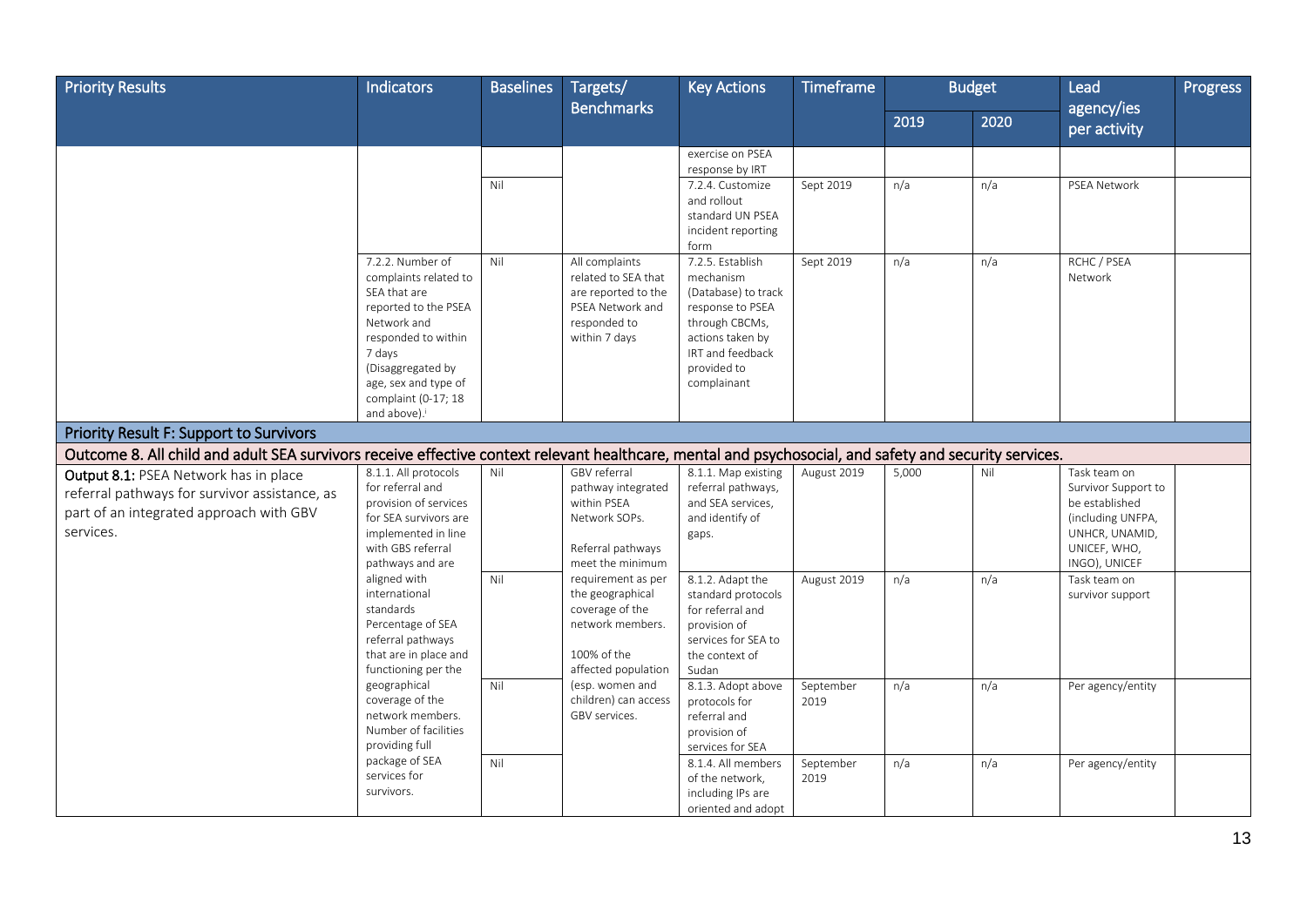| <b>Priority Results</b>                                                                                                                                                           | Indicators                                                                                                                                                                       | <b>Baselines</b> | Targets/<br><b>Benchmarks</b>                                                                                            | <b>Key Actions</b>                                                                                                                                                                                                             | Timeframe                 |            | <b>Budget</b><br>Lead<br>agency/ies |                             | <b>Progress</b> |
|-----------------------------------------------------------------------------------------------------------------------------------------------------------------------------------|----------------------------------------------------------------------------------------------------------------------------------------------------------------------------------|------------------|--------------------------------------------------------------------------------------------------------------------------|--------------------------------------------------------------------------------------------------------------------------------------------------------------------------------------------------------------------------------|---------------------------|------------|-------------------------------------|-----------------------------|-----------------|
|                                                                                                                                                                                   |                                                                                                                                                                                  |                  |                                                                                                                          |                                                                                                                                                                                                                                |                           | 2019       | 2020                                | per activity                |                 |
| Output 8.2: SEA survivor assistance is                                                                                                                                            | 8.2.1. Percentage of                                                                                                                                                             | Nil<br>Nil       | All SEA survivors                                                                                                        | the standard<br>protocols for<br>referral and<br>provision of<br>services for SEA<br>survivors.<br>8.1.5. Advocate for<br>establishment of<br>new and<br>strengthening of<br>existing referral<br>pathways.<br>8.2.1. Identify | Continuous<br>August 2019 | n/a<br>n/a | n/a<br>n/a                          | <b>RCHC</b><br>Task team on |                 |
| provided through existing Gender-Based<br>Violence (GBV) or Child Protection<br>programming and resourced accordingly<br>through the UNDAF, HRP (or other funding<br>mechanisms). | SEA complainants<br>/survivors who have<br>a) been referred to<br>survivor-centered<br>assistance, as part of<br>ongoing CP and GBV<br>programming, and b)<br>accessed survivor- |                  | receive effective<br>context relevant<br>healthcare, mental<br>and psychosocial,<br>and safety and<br>security services. | service delivery<br>points that provide<br>SEA healthcare and<br>psychosocial<br>supporting<br>including<br>confidential<br>counseling.                                                                                        |                           |            |                                     | survivor support            |                 |
|                                                                                                                                                                                   | centered assistance.<br>(disaggregated by<br>age and sex and type<br>of assistance<br>received)<br>Number of SEA<br>survivors timely<br>received quality<br>service              | Nil              |                                                                                                                          | 8.2.2. Advocate for<br>strengthening the<br>capacity of<br>identified service<br>providers on<br>provision of quality<br>SEA healthcare and<br>psychosocial<br>support services<br>for survivors.                              | Continuous                | n/a        | n/a                                 | <b>RCHC</b>                 |                 |
|                                                                                                                                                                                   |                                                                                                                                                                                  | Nil              |                                                                                                                          | 8.2.3. Establish<br>mechanism to<br>track survivor-<br>centered<br>assistance<br>(disaggregated by<br>age and sex and<br>type of assistance<br>received)                                                                       | Dec. 2020                 | n/a        | n/a                                 | PSEA Network                |                 |
|                                                                                                                                                                                   |                                                                                                                                                                                  |                  |                                                                                                                          |                                                                                                                                                                                                                                | <b>Total Budget</b>       | 490,000.00 | 360,000.00                          | \$850,000.00                |                 |

Joint Framework for Action developed by the Mapping Task Team: Care International, DfID, RCO, OCHA, UNAMID, UNFPA, UNHCR, UNICEF, WHO.